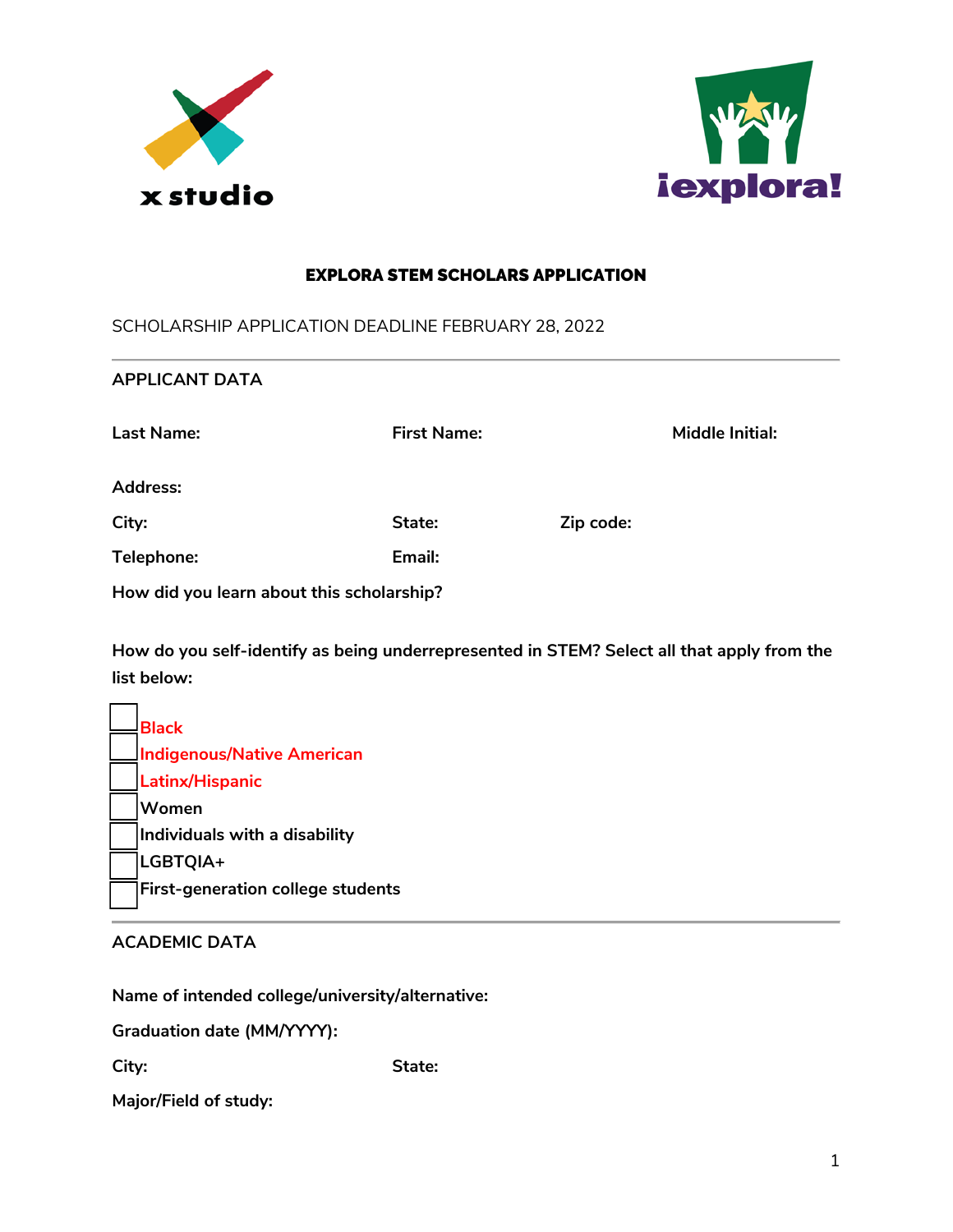# **ESSAY QUESTION**

**Please answer the questions below in narrative form. Limit the number of words in your response to 500 or less.** 

● *Describe your vision for your STEM future, who or what inspired your passion for STEM, and tell us how you will inspire the next generation of STEM professionals in New Mexico.*